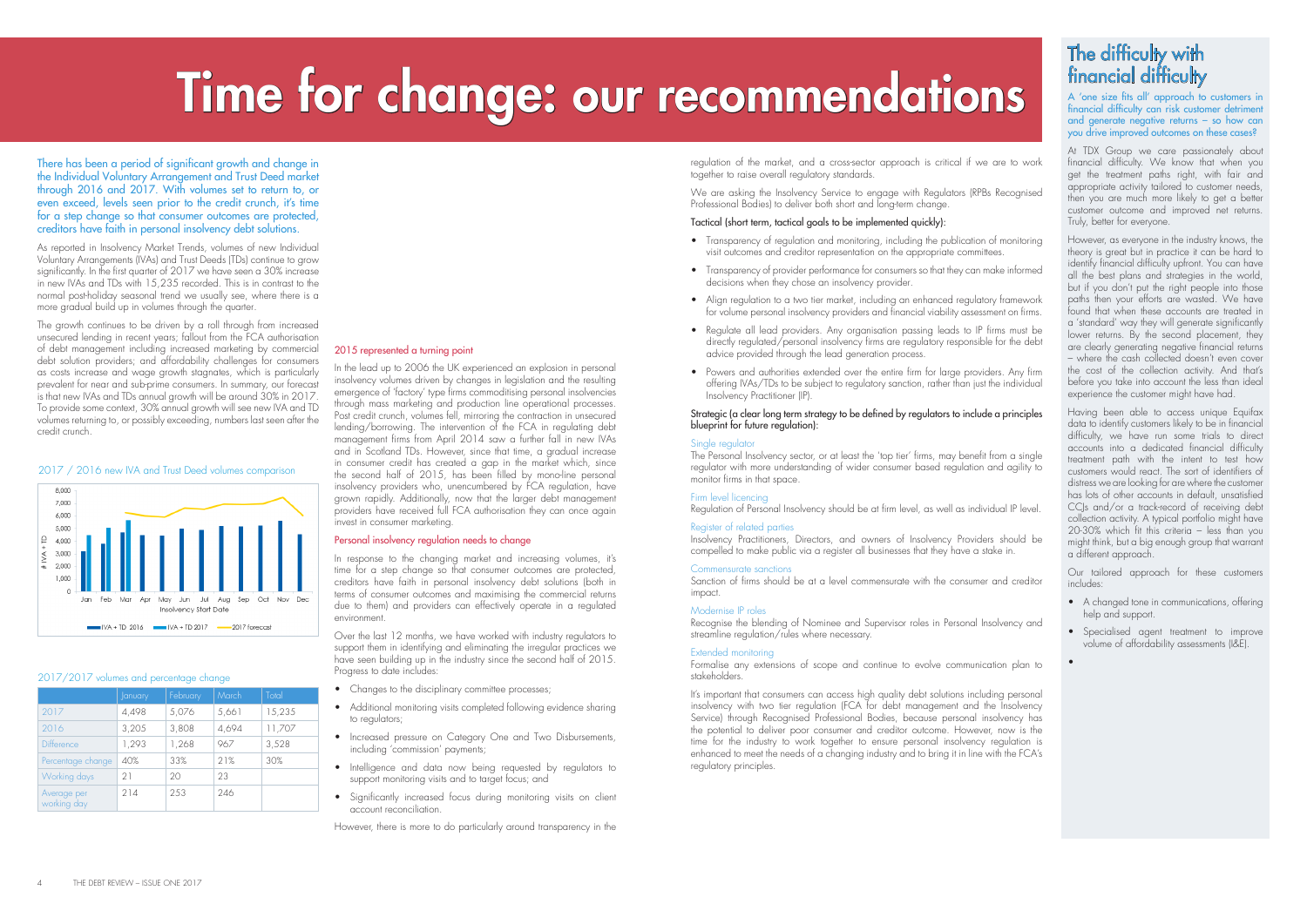

## Can voice recognition technology really help in the traditional world of debt collection?

Tommy Mortberg, Solution Designer, TDX Group Extract from 9 March post

Nowadays most of us are used to voice assistants, such as Apple's Siri, Microsoft's Cortana or Google's Assistant in our handsets. And I doubt that many people, at least here in the UK, managed to avoid Amazon's home solution Echo, with the integrated assistant 'Alexa' in the lead up to Christmas.

With these applications becoming more commonplace, many people in the tech industry are talking about voice becoming the next big user interface … You might well argue that it won't impact our industry, after all how much did smartphones really change the way we collect overdue debt? It is true that we as an industry haven't done much to embrace innovation in the smartphone space but it has had quite a large impact indirectly.

The truth is that the biggest benefits to collections through voice are already being implemented across the world through the use of speech/voice analytics. This technology uses software to transcribe full phone calls with ease and pick up key themes and words. It can also identify tones and trends from voices and an array of other data. Voice recognition is already helping our industry in core areas, such as compliance and call centre management, and with further investment the usefulness and power of it will grow further.

## Beware the headlines: are pensioners really better off? Kirsty Macpherson, Head of Marketing, TDX Group Extract from 22 March 2017 post

Last month there were some interesting reports about the state of the finances of those in retirement. On the face of it, they looked contradictory.

One Monday in February, working families learned that in spite of their hard graft to make ends meet, those in retirement were better off than they were. On the same day, the BBC's deconstruction of this same report highlighted that pensioners are better off \*only\* when you have accounted for housing costs. But, by Friday of the same week, we learned the burden of debt (debt which, surely, will just never get paid off) is growing for those in old age.

Looking at the data we hold at TDX Group on the demographics of those entering personal insolvency (those in the most desperate financial troubles) I found out:

- More pensioners are finding themselves in financial difficulty.
- Pensioners' income isn't growing they are just exposed to less economic volatility than those of working age.
- Pensioners in financial difficulty owe more than those of working age.

Looking at all the headlines and our own data at TDX Group, I'm left with two overriding feelings. Firstly, it feels wrong that pensioners (who have fewer options to get themselves out of financial difficulty than those of us of working age) are increasingly finding themselves struggling with debt. Then, thinking more broadly, my overall conclusion is that it just goes to show how careful you have to be to understand someone's financial circumstances in the round.

## The business cycle is very much alive

Stuart Bungay, Group Product and Marketing Director Extract from 21 April 2017 post

As we look at the economy in 2017, stock markets are back at record highs, housing markets are rallying, lending continues to rise and many of the underlying structural issues that caused the 2007 crash remain unchanged. On the public sector side, government debts are spiralling and student loans have reached record levels. To be blunt, the warning signs are everywhere and once again we find ourselves in a credit fuelled bubble that will, like all bubbles, inevitably pop.

The activities of one of our clients in the year leading up to the financial crisis perhaps gives us all a lesson or two we can learn in the current situation. Accepting that the economy was overheated our client embarked on a strategy that encompassed two key elements:

1: Fix the collections and recoveries process

To ensure the process in collections and recoveries was truly fit for purpose and scalable, they invested, up-front, in this capability to ensure that when volumes did start to increase they were ready to respond.

2: Clear out all warehouse and legacy debt.

This client also embarked on an ambitious programme with us to divest all outstanding warehouse debt that resulted in the sale of around £1-2 billion of assets. The programme was so successful that as the crisis hit at the end of 2007, non-performing loans on the balance sheet were at an all-time low almost to the extent that there were no post default accounts.

Hindsight truly is a wonderful thing, but I think there is logic in really looking at the economic evidence around you and, using history as a guide, being prepared for what lies ahead.

Read the full versions of all these blog posts at www.tdxgroup.com/blogspot.co.uk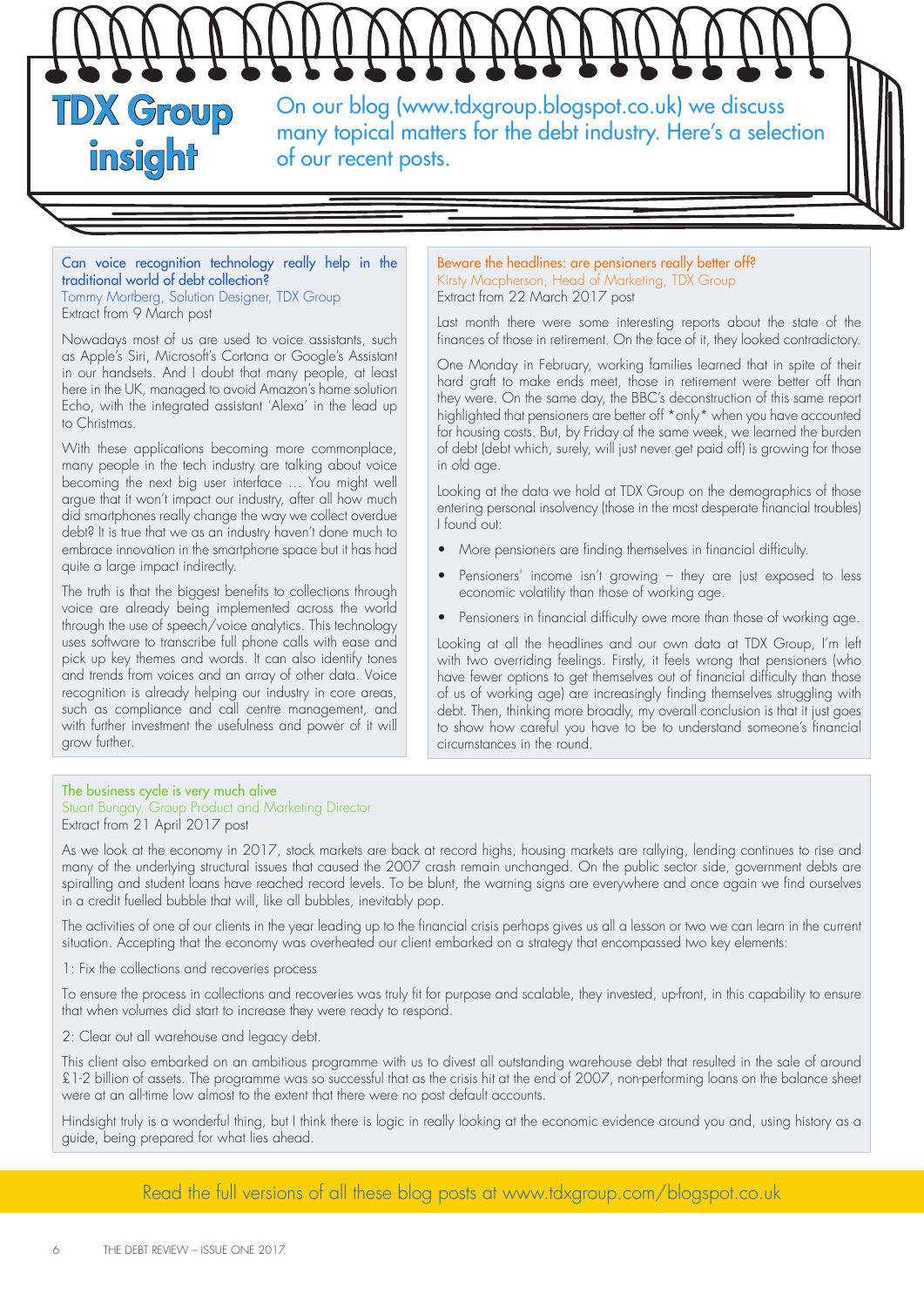

Everyone knows digital is a massive part of how we manage our lives. Not surprisingly, internet companies now dominate the leader board when it comes to global market capitalisation, making up 40% of the top 20 companies, and 100% of the top five<sup>1</sup>. And, consumer demand continues to grow; when it comes to customer service, the first 'ask' of most (60%) of consumers is easier access to online support channels<sup>2</sup>. However, when it comes debt recovery, is it really all it's cracked up to be? It might be a low cost channel for organisations and as consumers we might like socialising and shopping online but does that inevitably mean that it is effective for debt recovery?

Interestingly we've discovered, on a 'like for like' random account sample test, it performs a bit like this:



Both recoveries curves start steeply then taper off over time. Initially, traditional channels (curve A) continue to out-perform digital (curve B) – but as time progresses, digital overtakes traditional. The use of digital, even with this rather simplistic approach can still be valid; as a low cost channel you can still get good returns – but proceed with caution – for those most suited, we've seen digital collections paths generate an uplift of  $\sim$ 130%, whilst those most misaligned to digital activity can see a negative return, compared to a traditional collections route.

To unlock the real value (both in returns and positive customer experience) the key is, firstly, finding the actions you need to take to close the gap between the channels at the start of the recoveries process. We have found that, unsurprisingly, it's all about using the right communication channel for the right person. Whilst generally there is broad adoption of digital channels, your personal preference and engagement is likely to be somewhat predictable and indicated by a number of factors. These include obvious things, such as your stated contact channel preferences, but also more broad elements such as whether you opened the account online, whether you downloaded the app to manage your account, through to your age (whilst digital is being embraced by all ages there is still a greater level of usage from those that have grown up with email and smartphones). So, in the initial stages, it's critical to pinpoint those who will be receptive to digital collections strategies and target only them, contacting others via more traditional routes. However, later in the process, broadening out the usage of lower cost digital channels through early recycling of the digital accounts can help to sustain net performance. This carefully blended approach of traditional and digital can create a new experience and positive results.

In summary, digital contact channels don't work for everyone and a blanket approach will lead to negative returns compared to more traditional activity for certain groups of customers. What is a given, however, is that agencies are still only scratching the surface of what digital can do and the proportion of consumers where digital collection strategies will be more effective is only set to grow. Now is the time to make the investment in being able to align customers with the right contact channels in order to optimise customer engagement, ultimately leading to the right outcome in terms of both customer experience and financial return.



Matt Wallis Lead Solution Designer

<sup>1</sup> Mary Meeker, 2017 Internet Trends

<sup>2</sup> Ovum Get It Right: Deliver the Omni-Channel Support Customers Want. Survey of consumers ages 18-80 in Australia, Europe, New Zealand, and USA.